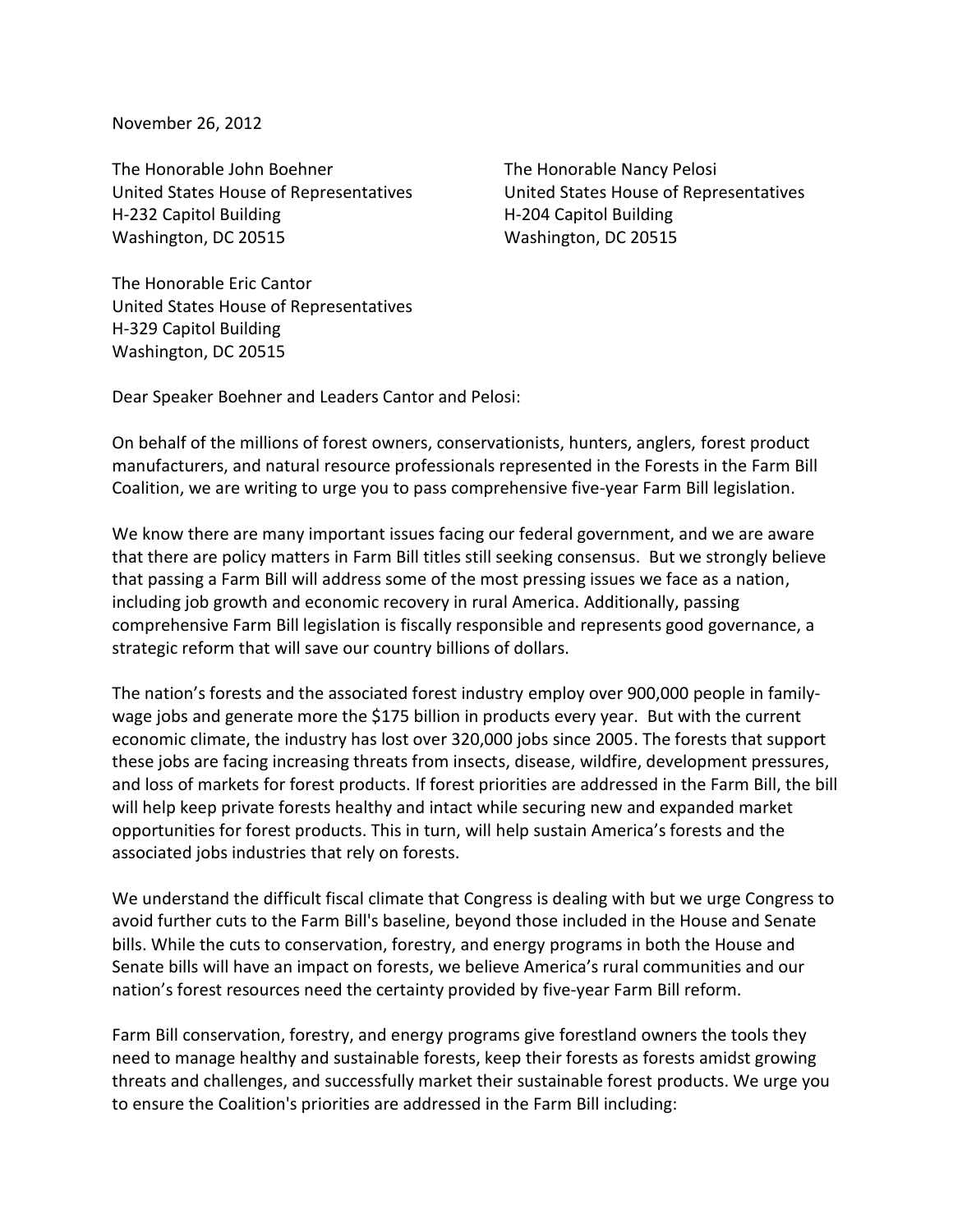- Strong provisions for forests in Conservation Programs;
- Strengthened forestry outreach, education, research, and inventory programs;
- Tools to combat forest-related invasive species; and
- Improved forest market opportunities, including ensuring all forest products are included in the USDA Biobased Markets Program

We urge you to pass a comprehensive, five- year Farm Bill, to ensure that the nation's private forest owners and the forest-dependent communities and industries have assurance that the tools that help keep private forests healthy and sustainable, will continue into the future.

Thank you for your consideration.

Sincerely,

American Forests American Forest Foundation American Forest & Paper Association American Wood Council Appalachian Mountain Club Arkansas Forestry Association Biomass Thermal Energy Council Black Hills Forest Resource Association California Redwood Company CarbonVerde Colorado Timber Industry Association Connecticut Forest & Park Association Dovetail Partners, Inc. Environmental Defense Fund Federal Forest Resource Coalition Florida Forestry Association Forest and Woodland Association of Missouri Forest Landowners Association Forest Resources Association Georgia Forestry Association Green Diamond Hardwood Federation Idaho Forest Owners Association Indiana Forestry & Woodland Owners Association Intermountain Forest Association Kentucky Forest Industries Association Land Trust Alliance Louisiana Forestry Association Michigan Forest Association